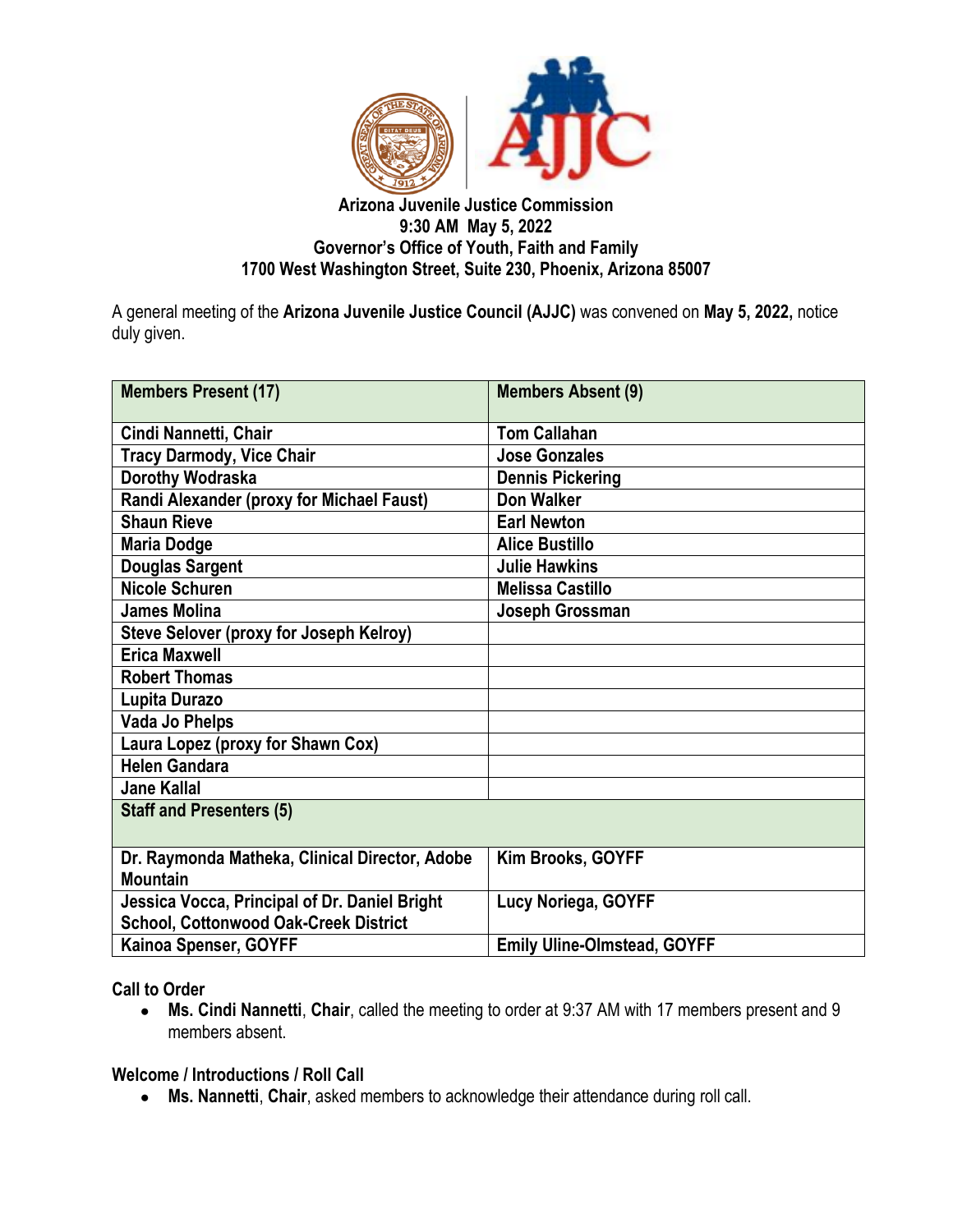## **Approval of Minutes**

- **Ms. Nannetti, Chair, requested a review of the February 3, 2021 meeting minutes. No corrections** were identified by members.
	- **Ms. Phelps** motioned to accept the **February 3, 2021** minutes.
	- **Ms. Wodroska** seconded the motion.
	- The motion passed with no dissenting votes at 9:41 A.M.

### **Staff Recognition**

● **Ms. Nannetti, Chair**, took time to give recognition and a moment of silence for the passing of former Maricopa County Attorney *Allister Adel.*

### **Juvenile Justice System Update**

- **I. Arizona Department of Juvenile Corrections**
	- **Ms. Nannetti**, Chair, welcomed newly appointed **Director Douglas Sargent** of the Arizona Department of Juvenile Corrections (ADJC). **Director Sargent** gave a presentation on the **Impact of Covid 19 on the AZ Department of Juvenile Corrections**. **Director Sargent** started off his presentation by going over the impact that COVID-19 had on operations across the entire Department of Juvenile Corrections. He stated that there is an average of 130-140 youth in their secure facility at all times, while they also serve around 100 youth living in the surrounding community. Currently, no youth at the Adobe Mountain School are positive for COVID-19, and only 2 positive staff members. **Director Sargent** shared that 162 youth and 211 staff tested positive for COVID-19 over the last two years.
		- o Through a partnership with the Arizona Department of Health Services, with the consent of the parent / legal guardian, ADJC was able to provide on-site vaccination services for the youth in their care. 50 youth have been fully vaccinated on-site and 6 youth are fully boosted.
		- o ADJC can provide on-site vaccination for the staff of Adobe Mountain.
	- Despite facing all of these positive cases; Adobe Mountain was still able to provide the necessary services for the youth in their facility. One of the ways that they were able to respond so quickly to the COVID pandemic was due to their updated Business Continuity Emergency Plan completed in 2019. The main part of this plan was the implementation of the Emergency Operations Center.
		- o This center consisted of members from HR leadership, Inspector General, the communication team, financial business, and social work departments working alongside school leadership.
		- o This team was responsible for overseeing the different protocols and processes that were put into place as safeguards to protect the youth and staff during the pandemic. These safeguards included such things as contact tracing and setting up different housing for youth who tested positive so that they had a designated space for quarantine.
		- o This plan ensured that there was enough school staff available to provide the necessary services while following federal staffing regulations which proved to be another layer of difficulty for the staff because the normal staff to kid ratio is 1:8 during the day and 1:16 at night.
		- o Through this operation center Adobe Mountain was also able to set up multiple Safeguards that allowed for increased COVID-19 protection for all youth and staff. These safeguards included health screenings at the entrance of Adobe, increased sanitation, biweekly intakes versus weekly, different types of testing, acquiring PPE, and designating medical housing units for quarantining youth.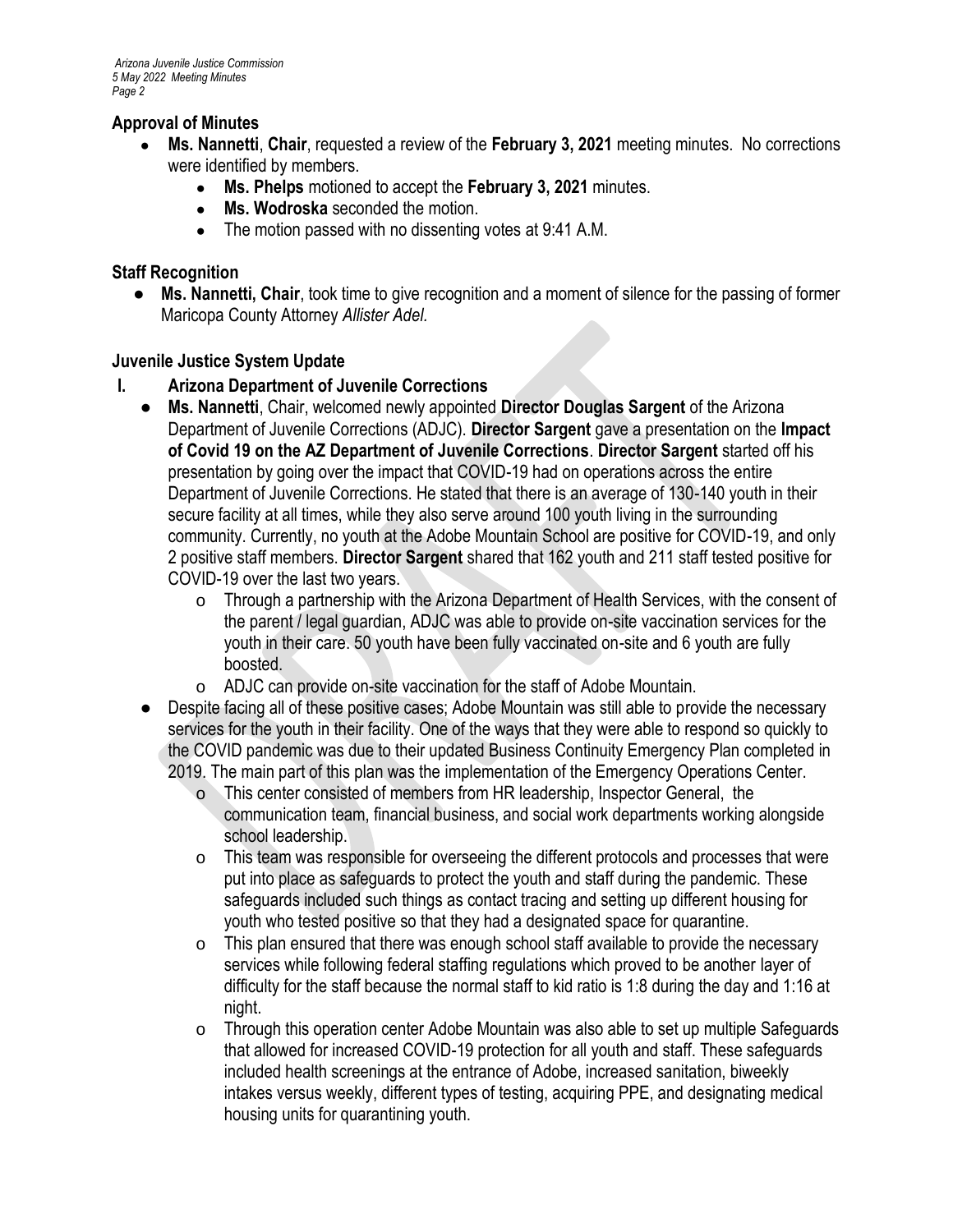- o The HR team also did daily health check-up phone calls for employees that were out with COVID-19 which resulted in very positive feedback from those sick staff members. Adobe Mountain was able to contract with medical assistants to help with routine health checkups and COVID-19 testing.
- o Testing offered included rapid, saliva, and antigen testing to make sure the results were as accurate as possible, partnering with ASU for the saliva tests allowed Adobe Mountain to find asymptomatic positive youth and staff to be proactive.
- o Another method utilized to mitigate the spread of COVID-19 was suspending in-person youth visitation and moving towards a virtual option throughout the pandemic. In-person mentor and volunteer visits were also suspended and moved to a virtual option.
- o Adobe Mountain continued with its educational programs through mixed school schedules or one on one tutoring sessions with the teachers and youth.
- o Adobe Mountain suspended their work training programs.
- o Currently, in-person and virtual visitation options are open. Masks and weekly testing for staff are still required. Adobe Mountain was able to reopen the sports program, trade work programs, and allow meals in the dining hall. In-person visits are open and volunteers/mentors are allowed back on-site to meet with the youth. Also, the CDC guidelines no longer require masks in secure correctional facilities
- **Ms. Lopez** asked **Director Sargent** how the staff helped support youth and staff who lost family members/friends to the COVID-19 pandemic. **Director Sargent** responded that **Dr. Matheka** could better answer and explained there were a few staff and youth who had relatives pass away and that counseling was provided by clinical staff for those dealing with grief. **Director Sargent** further explained Adobe Mountain luckily did not have any students or staff pass away during the COVID-19 pandemic.
- **Ms. Maxwell then asked Director Sargent** if he saw any social and emotional health/behavior changes in the youth who are in a secure care facility during the pandemic. **Director Sargent**  responded saying **Dr. Matheka** will also speak better about the clinical services provided in Adobe Mountain but he felt most of the fear that led to behavioral changes stemmed from the unknown. **Director Sargent** expressed his gratitude for the good processes in place that Adobe Mountain relied on throughout the COVID-19 Pandemic. He further explained that the Virtual visitation brought about by the pandemic had a major role in getting families much more involved with the youth to help with those who are dealing with depression and anxiety stemming from separation issues.
- **Ms. Wodraska** then asked **Director Sargent** what Adobe Mountain learned through the COVID-19 pandemic that changed their operation's plan and how Adobe Mountain implemented those changes. **Director Sargent** responded saying that they learned something new every day and found the efficiency behind virtual visitation options. Adobe Mountain also had a great foundation due to the ADJC business continuity plan and the standard work operations which helped support the changes during COVID-19.
- **Ms. Dodge** then asked **Director Sargent** if ADJC was experiencing a higher rate of family visitation overall. **Director Sargent** responded by saying they are down for in-person visits by selfimposed measures but now are starting to open up fully for in-person visitation. If one was to include virtual visitations and in-person visitations then visits as a whole are way up. He said on a separate note that they conducted a survey within the families and he has a team working on being able to offer transportation for families to visit. **Director Sargent** said a quarter of the families would be interested in that.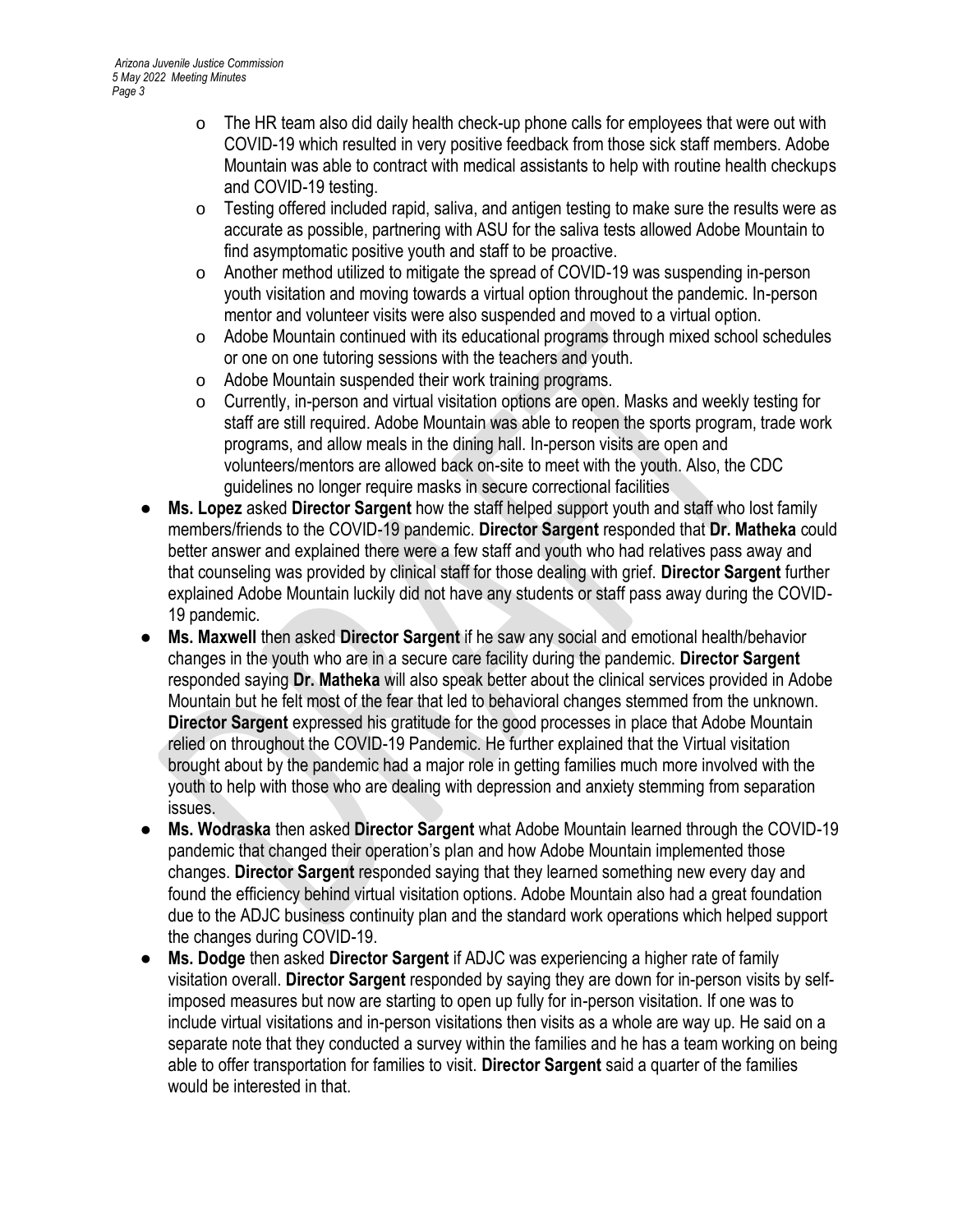- **Ms. Darmondy** then asked **Director Sargent** what Adobe Mountain is doing to provide recognition for the incredible service their staff has provided. **Director Sargent** explained that ADJC has an annual staff recognition ceremony and award program to recognize staff accomplishments.
- **Ms. Gandara** then asked **Director Sargent** if he saw any disparities for the youth of color in Adobe Mountain during the pandemic. **Director Sargent** stated that he did not see any himself. He asked **Dr. Matheka** who responded that there are some disparities for youth in relation to where they live or where they're from but not any disparity is related to the impacts of COVID-19 in Adobe Mountain.

### **II. Juvenile Justice Services Division**

- **Ms. Nannetti**, Chair, welcomed **Steve Selover**, Budgets & Program Manager of the Juvenile Justice Services Division, Arizona Supreme Court. He gave a presentation on the Administrative Office of the Courts (AOC) Juvenile Justice Services and the Arizona Strategic Agenda for the Court.
- **Mr. Selover** stated that he is speaking on behalf of Director Joseph Kelroy as his proxy. Mr. **Selover** started by sharing a broad overview and a look at the Arizona Strategic Agenda for the Court and how that fits into the AOC Juvenile Justice Division. The agenda for the court is a fiveyear plan that sets out the goals for the Arizona judicial system which will soon be updated after 2024. **Mr. Selover** discussed a broad overview of the programs that the juvenile justice division provides and how they align with the goals of the agenda for the court.
- **Mr. Selover** further explained that the main role of the AOC strategic agenda is to focus on Goal 2: Protecting Children, Families, and Communities - all of the AOC programs are based around this role such as expanding mental health and substance abuse prevention resources. All of the programs and materials are evidence-based which allows sustainable practices to continue throughout the years.This will help provide overall system improvements, expand trauma-informed practices, create better outcomes, and reduce recidivism overall. The model that AOC uses to look at recidivism is based on the three areas of risk, need, and responsivity. It is in the Responsivity portion that AOC can have a direct impact and understand why people re-offend but also make sure that they are provided services to counteract any negative influences. AOC is part of a system that is responsible for identifying ways to reduce recidivism and produce better outcomes. The department also has many state and federal partners that are helping provide the necessary resources for the programs connected to the AOC strategic agenda.
- **Mr. Selover** further explained the Arizona Youth Assessment is the backbone of the other programs because it allows them to determine the risk factor that they're at and the best programs they can use to help mitigate negative outcomes. The Hope Centers are also proving to be another great alternative to detention centers in reducing juvenile delinquency. These centers provide community-based resources to youth and families. AOC is also participating in many system improvement initiatives. These include things such as the Arizona code of judicial administration, detention standards, statutes, and even local policy changes.
- **Mr. Selover** finished his presentation by reviewing the court's goals moving forward. This includes revamping the Probation Officer Certificate Academy to have the second week of training for juvenile specific issues. With FY23 coming soon it will also offer a new solicitation of contracts to give the opportunity for additional trauma-informed programs. The AOC is also in the process of ongoing system updates for the JOLTSAZ data and improving the program where that data sits so it is most accessible. Furthermore, AOC has also helped train 5 counties in their Fentanyl Awareness Program and the goal is to train all counties in Arizona. This is a community problem so it needs to be a community solution. In partnership with the HIDTA response teams and the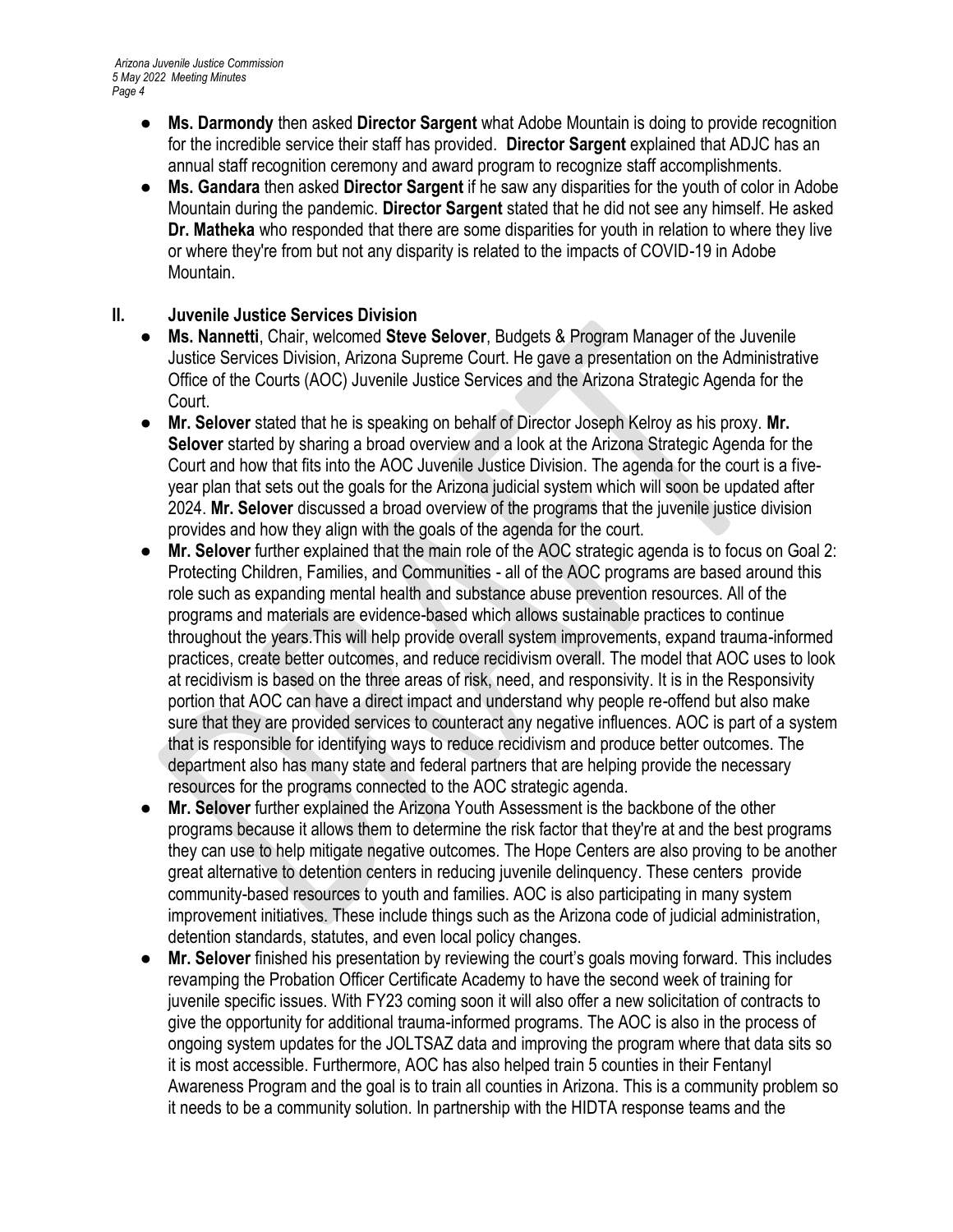expertise they bring, AOC collaborates on providing substance abuse awareness and training to youth and families.

- **Ms. Darmody** asked **Mr. Selover** about the Awareness Program and how it addresses new drugs besides Fentanyl such as ISO which we will be seeing soon. **Mr. Selover** answered that this was just created six months ago by the county since it is such a big problem - 80% of Fentanyl comes out of Arizona. **Mr. Selover** reiterated that the awareness program can definitely be adapted with other drug resources.
- **Ms. Alexander** asked **Mr. Selover** what cultural awareness training has been provided to staff to help remove their implicit biases and prejudices. **Mr. Selover** stated that each county has its own training in regards to cultural awareness and understanding of racial disparities. Some counties are leaders in it such as Pima, Yuma, and Pinal but AOC does not have training on that specifically. AOC is working on Diversity, Equity, and Inclusion (DEI) training for Judges and increasing family engagement in case planning to help remove racial disparities at all levels.
	- **Ms. Nannetti, Chair,** also stated that the Juvenile Justice Court (JJC) has mandatory training that provides Juvenile Judges with DEI training. **Mr. Selover** asked if that could be provided and shared with other agencies.
- **Ms. Lopez** thanked Mr. Selover and all staff at the AOC for bringing awareness to Fentanyl usage as she is the mother of a recovering Fentanyl user. She expressed her immense gratitude that this issue was brought to the forefront and there is training for it. **Mr. Selover** then stated that there has been a positive response from the community within Yuma county for this program. **Ms. Nannetti** also said there is a great response team and partners in that community and it might be interesting to have Yuma County come up and speak at a meeting.

### **Adobe Mountain Clinical Program**

- I. **Ms. Nannetti, Chair**, welcomed **Dr. Matheka, Clinical Director of the Adobe Mountain School**.
	- **Ms. Nannetti, Chair**, shared her experience of over 19 years of trauma-informed care and 8 years working in Corrections. Her goal is to bring more trauma-informed care when practicing and working with underserved populations.
	- **Dr**. **Matheka** before presenting addressed **Ms. Alexander's** question about any changes in youth behavior during the COVID-19 pandemic. **Dr**. **Matheka** responded by saying youth are acting just like everyone else during the pandemic. They saw a rise in depression and anxiety brought on by a lack of connection with the community and uncertainty of the situation. Adobe Mountain had many of its services in-house and was still able to provide the necessary services for high-risk youth. The implementation of virtual visits helped mitigate many of the negative behaviors brought on during the pandemic.
	- **Dr. Matheka** started the presentation by saying all youth start mental health care on day one of entrance at Adobe Mountain. They begging by receiving a full mental health screening when they enter and have a 14-day intake process where specific areas of need are identified. This allows for an individualized treatment plan for their specific needs with highly trained mental health specialists. The overarching theme of trauma-informed care sits at the heart of all protocols that take place at Adobe Mountain, including having one-on-one therapy sessions and group therapy offered weekly. There are 12 fully trained juvenile mental health experts at Adobe Mountain and youth are seen by their therapist at least once every 14 days. They are trained in providing Dialectical Behavior Therapy (DBT), Eye Movement Desensitization and Reprocessing (EMDR), and other specialized trauma therapy. These forms of therapy help the youth learn how to reprocess traumatic experiences and each therapist who uses EMDR receives around 40 hours of training to be certified. Adobe Mountain has two housing units for youth dealing with significant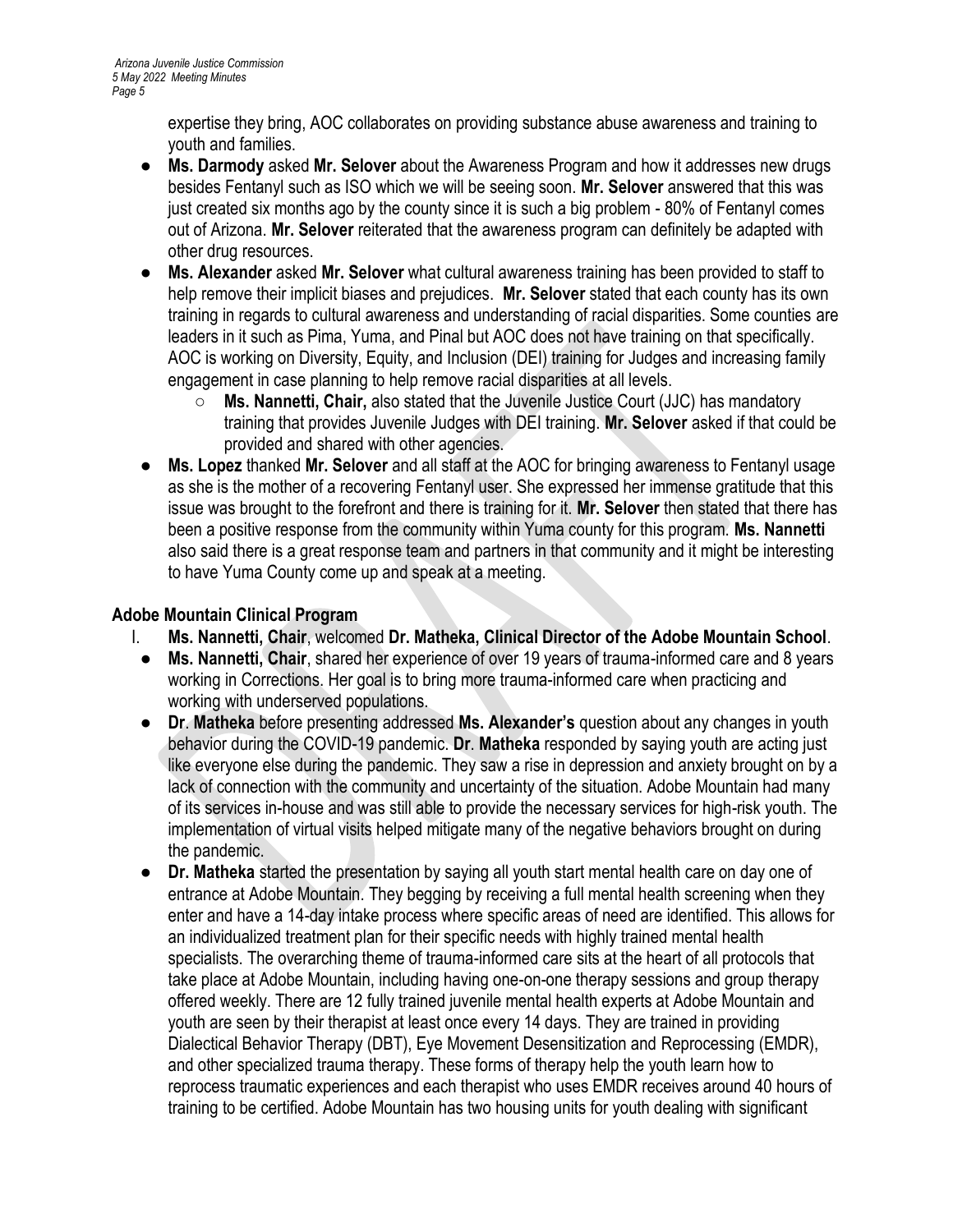substance use disorders through its partnership with the Arizona Residential Substance Abuse Treatment Program (RSAT). Adobe Mountain offers the STAR program (Sex Trafficking Awareness and Rehabilitation) which raises awareness and provides support for female youth who are victims of sex trafficking. Adobe Mountain also has Stages of Accomplishment for sexually abusive and troubled youth. **Dr. Matheka** stated Adobe is supposed to have one therapist per housing unit but half of the positions currently sit vacant due to recruitment issues.

- Adobe Mountain has a year-round school schedule in which they have credit recovery options that are aligned with State Standards. Along with offering GED and high school diplomas, the youth are offered a variety of trade programs. These range from Cosmetology, Computer Animation and Gaming, Automotive, Culinary Arts, Electrical, and School to Work programs. These were shut down during the COVID-19 pandemic but have since reopened. For Adobe Mountain youth, there is an on-site medical clinic that provides medical and dental treatments, psychiatric needs, and provides educational materials. This clinic is run by two doctors who are board-certified in pediatric and adolescent medicine and also certified in addiction counseling. Adobe Mountain wants to grow this clinic into having a full addiction center that is able to provide more services and educational programs. One program that is related to this issue and very helpful to current Adobe youth and families is the Naloxone training and distribution program.
- **Ms. Wodraska** then said there have been problems in the past with school records transferring and asked **Dr. Matheka** if there are any problems with school credits transferring once the youth leave Adobe. **Dr. Matheka** responded that the problems associated with transferring have gotten better now that technology has allowed for quicker upload and processing by all the necessary parties involved. One of the major tools used to help this process is the implementation of the PowerSchools online system and curriculum manager. **Ms. Nannetti, Chair,** responded by saying that the work programs provided are creating wonderful opportunities for the youth since they are training them with highly sought-after job skills.

# **Cottonwood Oak-Creek District**

- **I. Ms. Nannetti, Chair**, welcomes **Jamie Woodward, District Curriculum Coordinator of Cottonwood Oak-Creek District**
	- In 2021 the Cottonwood Oak-Creek District received funding through the GOYFF Trauma-Informed Substance Abuse Prevention Program (TISAPP) Grant to provide a Neurosequential model of education in their district. This provides students and staff with tools to relate, regulate and reason in a moderate and safe setting in order to build resiliency.
	- **Ms. Elaine Rankin** stated that she will be stepping in for Jamie Woodward and giving the presentation alongside her colleagues. **Ms. Kraken** is the Neurosequential model program coordinator for the Cottonwood Oak-Creek District. She is joined by **Jessica Vocca**, Principal of Dr. Daniel Bright School, their Vice Principal, **Nicole Barrier**, and other teachers.
	- **Principal Vocca** stated that it is very positive to hear the other presentations and to be around likeminded colleagues who are also providing trauma-informed care. Dr. Daniel Bright School has been a K-8 school for the last four years. They use Adverse Childhood Experiences (ACE) programs to assess their youth and to identify the barriers youth and their families are facing. Within their school, they use a "Multi-tiered System of Supports" (MTSS) based on the findings of Dr. Bruce Perry as this is the best way to serve their students and the families who are struggling. Rallying community members and partners who can help with juvenile probation are showing how the MTSS helps by providing a layer of support that not only helps the youth but also families. It has taken about five years of work to build the system of providing and teaching resilience through